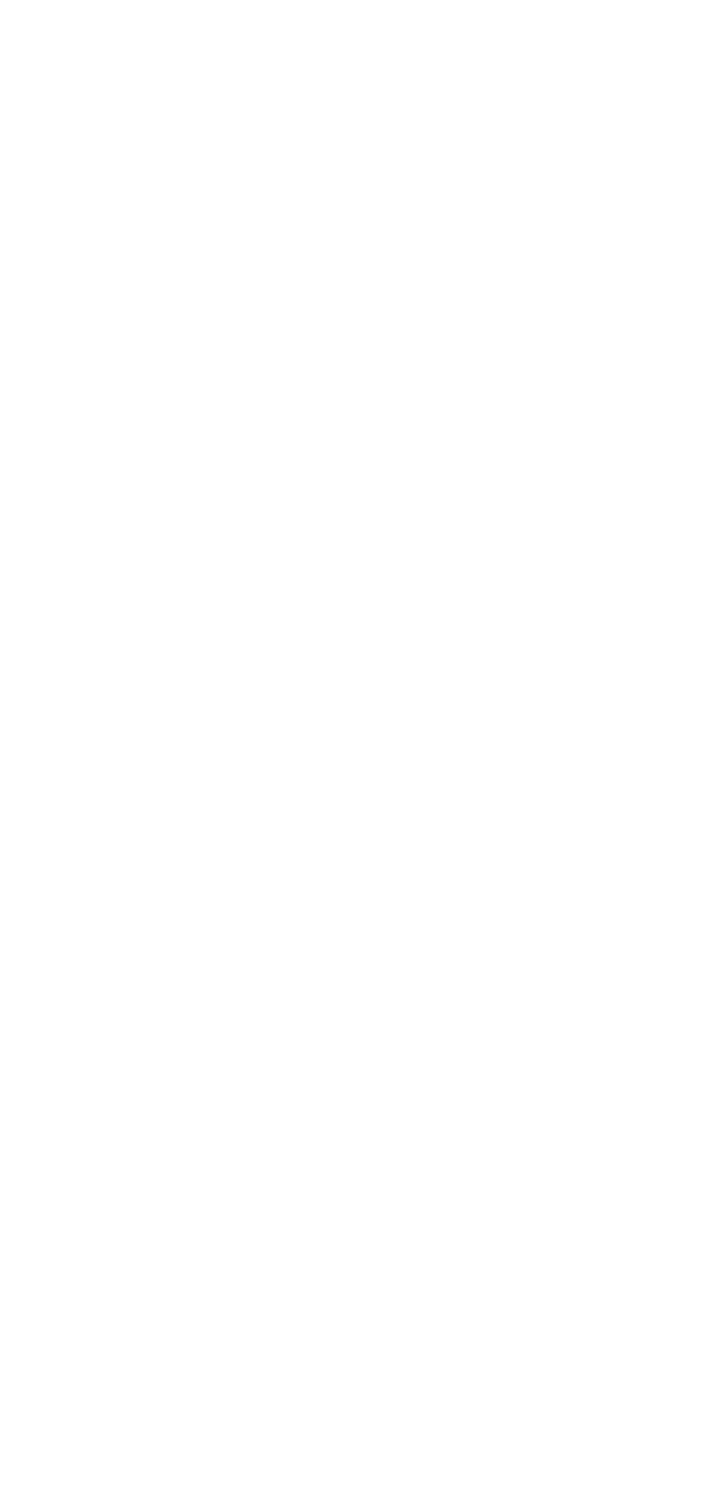## **Investment Objective and Policy**

The investment objective of the Trust is to secure capital growth from a portfolio of securities for companies whose business conforms to a range of ethical and environmental guidelines (as set out below).

Securities representing all such companies in the FTSE 350 Index will be held with weightings generally proportionate to their market capitalisation.

From time to time, non-Index constituents and non-ethical stocks may be held as a result of a corporate action and these holdings will be sold or transferred as soon as reasonably practical.

Companies have been excluded if they are substantially involved in or cause:

| Animal testing              | Military – nature of involvement |
|-----------------------------|----------------------------------|
| Gambling                    | Non-sustainable Timber           |
| Health & safety convictions | Nuclear power                    |
| Countries with poor human   | Ozone depleting chemicals        |
| rights records              | Pornography                      |
| Intensive farming           | Tobacco                          |
| <b>Investment Trusts</b>    | Water pollution                  |

Independent monitoring of companies is carried out by Ethical Investment Research Services ("EIRIS") based on the criteria above.

The Trust may hold derivatives for Efficient Portfolio Management purposes.

## **Risk Profile**

### **Market Risk**

Market risk arises mainly from uncertainty about future prices. It represents the potential loss that the Trust may suffer through holding market positions in the face of market movements. The Manager adheres to the investment guidelines and in this way, monitors and controls the exposure to risk from any type of security, sector or issuer.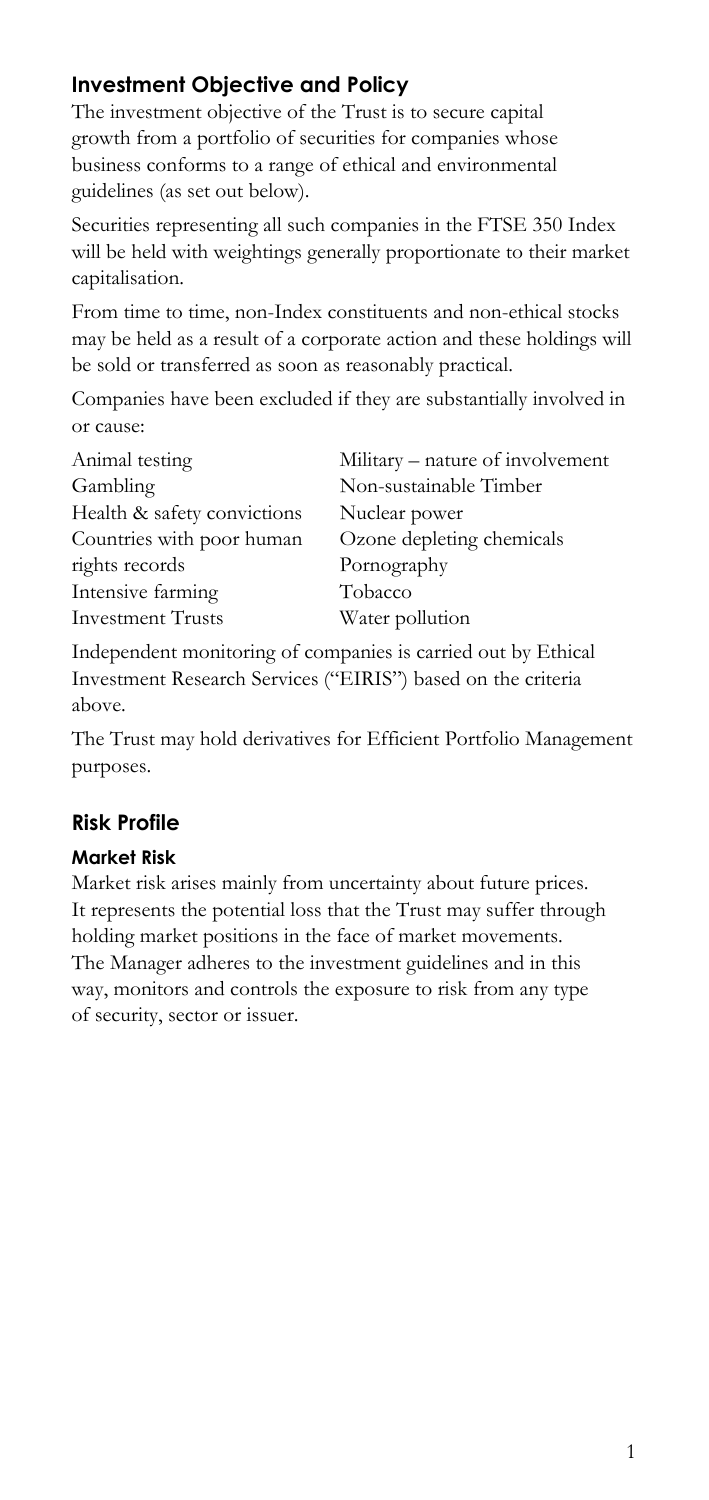## **Trust Facts**

| Period End Dates for Distributions: |           | 12 Jun. 12 Dec |
|-------------------------------------|-----------|----------------|
| Distribution Dates:                 |           | 12 Aug, 12 Feb |
| <b>Ongoing Charges Figures:</b>     | 12 Jun 19 | 12 Dec 18      |
| $R$ -Class                          | $0.69\%$  | 0.81%          |
| F-Class                             | 0.45%     | 0.45%          |
| I-Class                             | 0.31%     | 0.31%          |
| $L$ -Class <sup>1</sup>             | 0.03%     |                |

1See Significant Change on page 9.

The Ongoing Charges Figure (OCF) is the ratio of the Trust's total disclosable costs (excluding overdraft interest) to the average net assets of the Trust.

The OCF is intended to provide a reliable figure which gives the most accurate measure of what it costs to invest in a fund and is calculated based on the last period's figures.

## **Risk and Reward Profile**



- The Risk and Reward Indicator table demonstrates where the Trust ranks in terms of its potential risk and reward. The higher the rank the greater the potential reward but the greater the risk of losing money. It is not guaranteed to remain the same and may change over time. It is based on historical data and may not be a reliable indication of the future risk profile of the Trust. The shaded area in the table above shows the Trust's ranking on the Risk and Reward Indicator.
- The Trust is in category five because it invests in company shares which are sensitive to variations in the stock market. The value of company shares can change substantially over short periods of time. Company shares are generally considered to be higher risk investments than bonds or cash.
- Even a trust in the lowest category is not a risk free investment.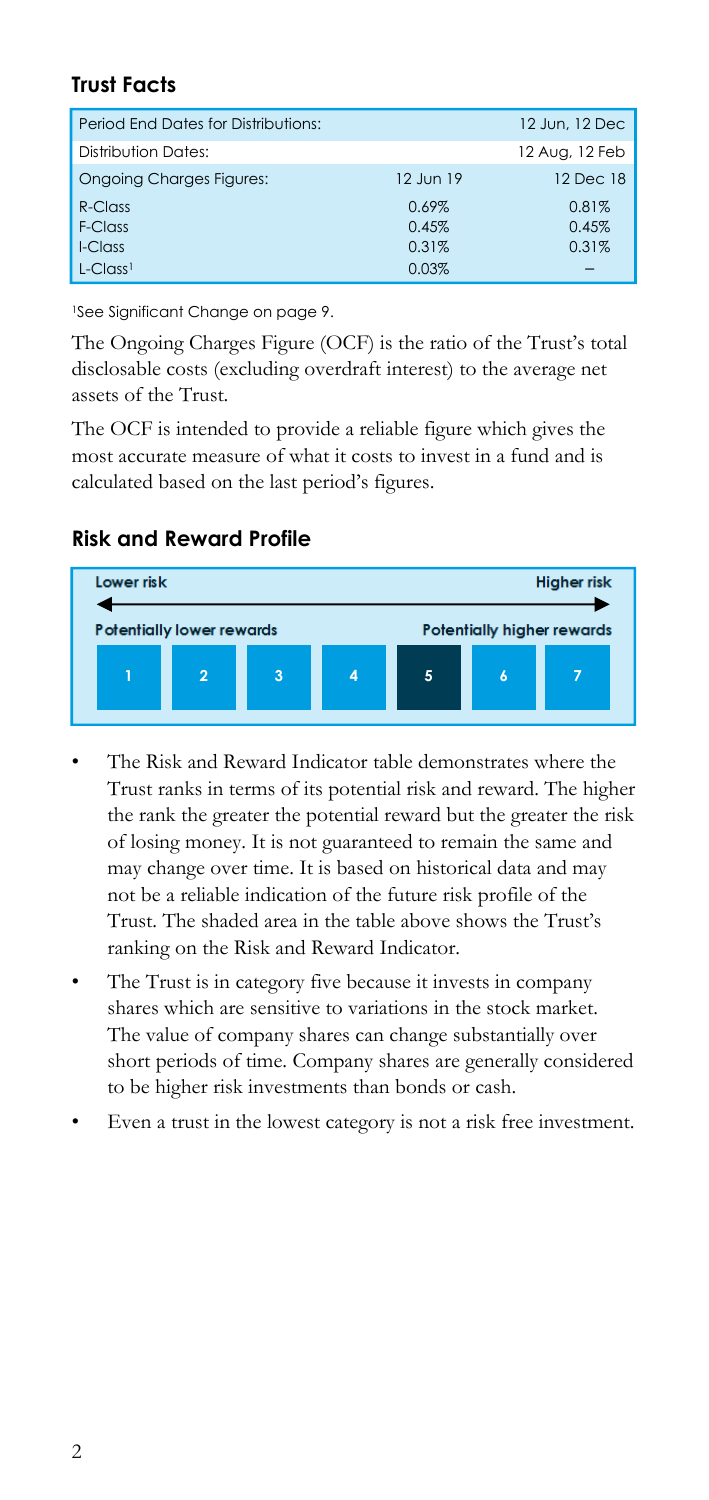# **Distribution Information**

## **R-Class**

The distribution payable on 12 August 2019 is 1.1655p per unit for distribution units and 1.7624p per unit for accumulation units.

# **F-Class**

The distribution payable on 12 August 2019 is 1.2495p per unit for distribution units and 1.9622p per unit for accumulation units.

## **I-Class**

The distribution payable on 12 August 2019 is 1.2860p per unit for distribution units and 2.1489p per unit for accumulation units.

## **L-Class**

The distribution payable on 12 August 2019 is 0.2655p per unit for accumulation units.

## **Net Asset Values and Units in Issue**

| <b>Class</b>                                                  | <b>Net Asset</b><br>Value (£) | <b>Units in Issue</b>     | <b>Net Asset</b><br><b>Value per</b><br>Unit $(p)$ |
|---------------------------------------------------------------|-------------------------------|---------------------------|----------------------------------------------------|
| $R$ -Class<br>Distribution Units<br><b>Accumulation Units</b> | 86.200.250<br>72.653.139      | 133.290.282<br>72.975.285 | 64.67<br>99.56                                     |
| F-Class<br>Distribution Units<br><b>Accumulation Units</b>    | 88,014<br>232.637             | 135,317<br>223,490        | 65.04<br>104.09                                    |
| I-Class<br>Distribution Units<br><b>Accumulation Units</b>    | 28.140.723<br>96.116.928      | 43,551,944<br>87.311.780  | 64.61<br>110.08                                    |
| $l$ -Class<br><b>Accumulation Units</b>                       | 972                           | 2,000                     | 48.60                                              |

**Past performance is not a guide to future performance.** 

**The price of units and any income from them may go down as well as up.**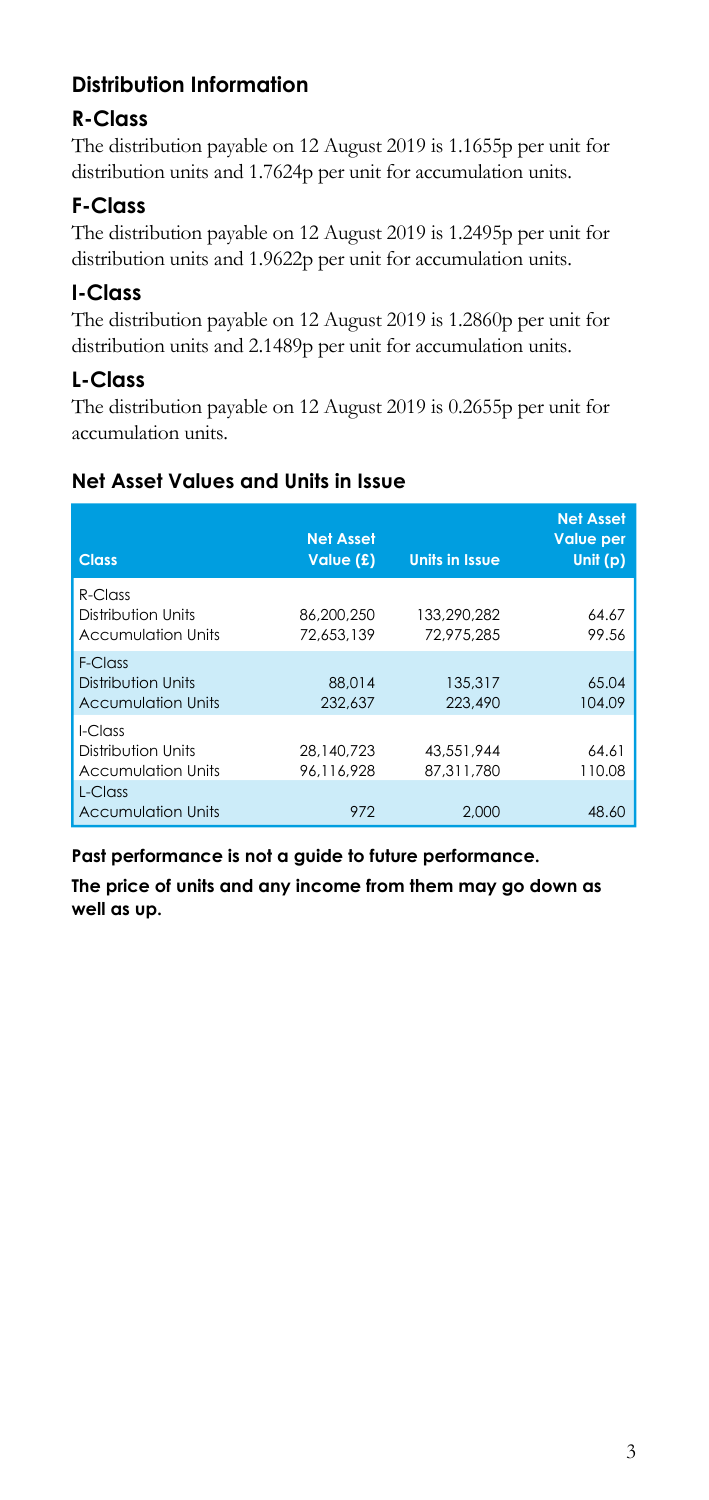## **Portfolio Information**

The top 10 holdings and their associated weighting at the current period end and preceding year end were:

| <b>Top 10 Holdings at</b><br>12 June 2019 |                                         | <b>Top 10 Holdings at</b><br>12 December 2018 |                                         |  |
|-------------------------------------------|-----------------------------------------|-----------------------------------------------|-----------------------------------------|--|
| Holding                                   | Percentage of<br><b>Net Asset Value</b> | Holding                                       | Percentage of<br><b>Net Asset Value</b> |  |
| Prudential                                | 5.28%                                   | <b>SHIRF</b>                                  | 5.24%                                   |  |
| Lloyds Banking Group                      | 5.17%                                   | Lloyds Banking Group                          | 4.92%                                   |  |
| <b>BHP Group</b>                          | 4.95%                                   | Prudential                                    | 4.84%                                   |  |
| National Grid                             | 3.50%                                   | <b>BHP Group</b>                              | 4.36%                                   |  |
| Tesco                                     | 2.77%                                   | <b>National Grid</b>                          | 3.76%                                   |  |
| Experian                                  | 2.74%                                   | Tesco                                         | 2.52%                                   |  |
| <b>CRH</b>                                | 2.58%                                   | Experian                                      | 2.27%                                   |  |
| London Stock Exchange                     |                                         |                                               |                                         |  |
| Group                                     | 2.12%                                   | <b>CRH</b>                                    | 2.20%                                   |  |
| Aviva                                     | 2.05%                                   | Aviva                                         | 1.95%                                   |  |
| Legal & General Group                     | 2.03%                                   | Legal & General Group                         | 1.79%                                   |  |

### **Trust Holdings as at 12 June 2019**



### **Trust Holdings as at 12 December 2018**

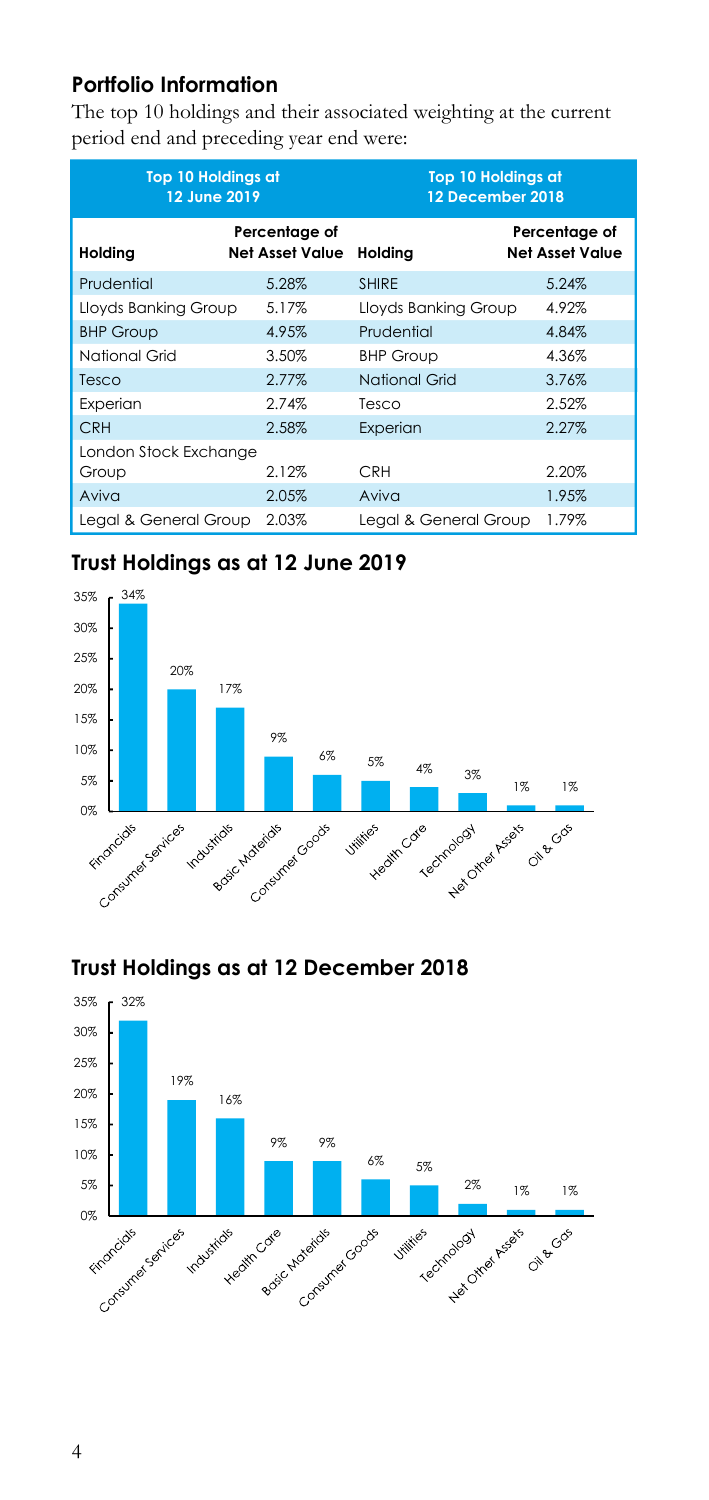### **Manager's Investment Report**

During the period under review, the bid price of the Trust's R-Class distribution units rose by 11.26%. Although there is no published Index for those companies assessed as eligible by EIRIS, for comparison over the review period, the FTSE 350 Index (excluding Investment Trusts) on a capital only basis rose by 7.10%. Similarly, the broader based FTSE All-Share Index (excluding Investment Trusts) on a capital only basis rose by 7.09% (Source: Bloomberg). FTSE, the Index compiler, calculates these Indices at the end of the business day using closing prices, whereas the Trust is valued using prevailing prices at 12 noon. Therefore, for comparative purposes the Trust has been revalued using closing prices, on this basis the Trust rose by 10.79%.

### **Past performance is not a guide to future performance. The value of investments and any income from them may go down as well as up.**

### **Market/Economic Review**

The review period was characterised by a sharp sell-off in global equity markets as 2018 ended, followed by a marked recovery during the early months of 2019 before volatility reasserted itself as US-China trade tensions escalated in May. As a result, global equity indices posted a modest gain over the review period. The catalyst for the turnaround after the turn of the year came with a change in direction at the US Federal Reserve, which back-tracked from its tightening monetary policy and indicated that there would be no further interest-rate hikes this year. UK equities gained ground, outperforming global indices, as political developments dominated the headlines with the EU granting the UK a six-month extension to Article 50 until the end of October, which effectively removed the immediate risk of a 'no-deal' Brexit. In recent months, UK economic growth has picked up, with businesses stockpiling as a contingency measure in the event of a disorderly exit from the EU.

In the UK, the more internationally focused FTSE 100 Index (+7.08%) marginally outperformed the domestically focused FTSE 250 Index (+7.01%) and FTSE SmallCap Index (+6.66%).

#### **Trust Activity**

The Trust's selection process excludes the Tobacco and Military industries, while the Oil & Gas, Banks, Mining, Pharmaceuticals & Biotechnology and Beverages sectors are markedly underweight. Such exclusions are compensated for by an increased presence in Life Insurance, Financial Services and Support Services.

There are three principal reasons for changes to the distribution of investments in the Trust: first, changes in the list of companies which meet the ethical criteria; secondly, changes in the FTSE 350 ex Investment Trusts Index at its quarterly review; and finally, changes due to corporate activity and takeovers.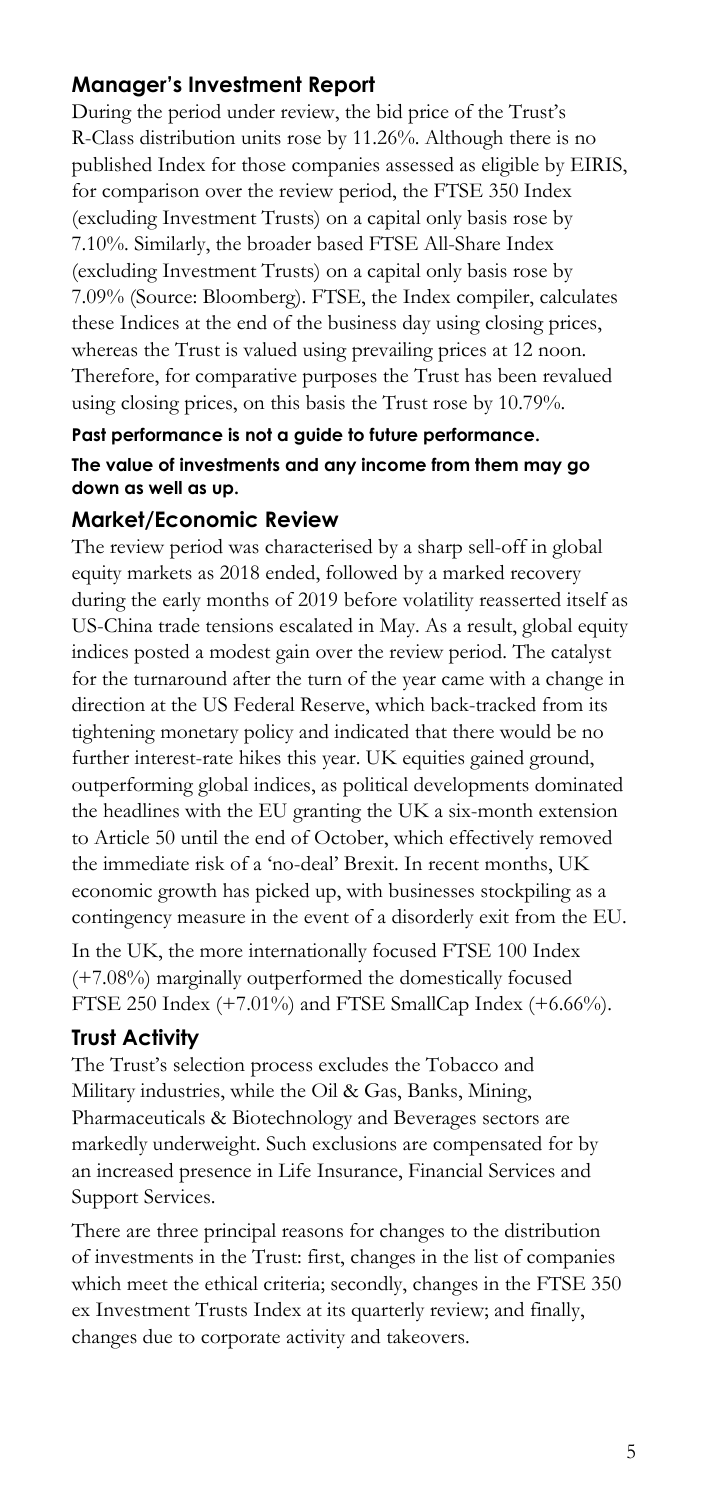### **Manager's Investment Report continued**

FTSE rebalances the Index every quarter and companies added to the Index are only added to the Trust once confirmation of their acceptability for inclusion is received from EIRIS.

There were two Index reviews during the review period. In December 2018, the FTSE 350 ex Investment Trusts Index quarterly Index review resulted in four additions and six deletions. Mccarthy & Stone, Acacia Mining, Aston Martin Lagonda Global, Funding Circle were added with the first two subsequently assessed as eligible by EIRIS. Kier Group, AA, On The Beach Group, Keller and Spire Healthcare Group were deleted from the Index. The largest increases in free share capital were for Polymetal International and SSE, whereas the largest decreases were for Lloyds Banking Group and Phoenix Group.

In March 2019, the quarterly Index review resulted in three additions and two deletions. Kier Group, Pets At Home Group and AJ Bell were added but only Pets at Home Group was subsequently assessed as eligible by EIRIS. Halfords Group and Superdry were deleted from the Index. The largest increases in free share capital were for Polymetal International and Genus, whereas the largest decreases were for Micro Focus International and Carnival.

There was considerable merger and acquisition activity occurring outside of the Index reviews impacting the Index including cash deals where Esure Group was acquired by Blue (BC) Bidco, Jardine Lloyd Thompson Group was acquired by MMC Treasury, Dairy Crest Group was acquired by Saputo Dairy UK Limited, Randgold Resources merged with Barrick Gold (Canada) in a stock deal.

Outside Index reviews, there were numerous changes to the free share capital of constituents. Metro Bank and SEGRO raised capital via primary placings. Sirius Minerals raised capital via Open Offer and Placing. Avast increased its weight in the Index as a result of secondary placing.

The three largest stocks in the Trust at the end of the review period were Prudential, Lloyds Banking Group and BHP Group.

### **Outlook**

Following the rate hike in August 2018 to 0.75%, the Bank of England has kept the base rate unchanged. Despite above-target inflation, the BoE will be wary to hike again in the midst of a congested Brexit timetable. We expect UK economic growth (GDP) to be supported by the fiscal stimulus announced by the Chancellor at the end of 2018 but is still likely to be weak on account of Brexit uncertainty. We have maintained our UK GDP growth rate expectation at 1.5% in 2019 and 1.6% in 2020, which is slightly above consensus. While UK investment has slowed since 2015, some improvement is possible should a withdrawal agreement from the EU be reached by parliament. However, the Bank of England's agents' survey shows that many firms have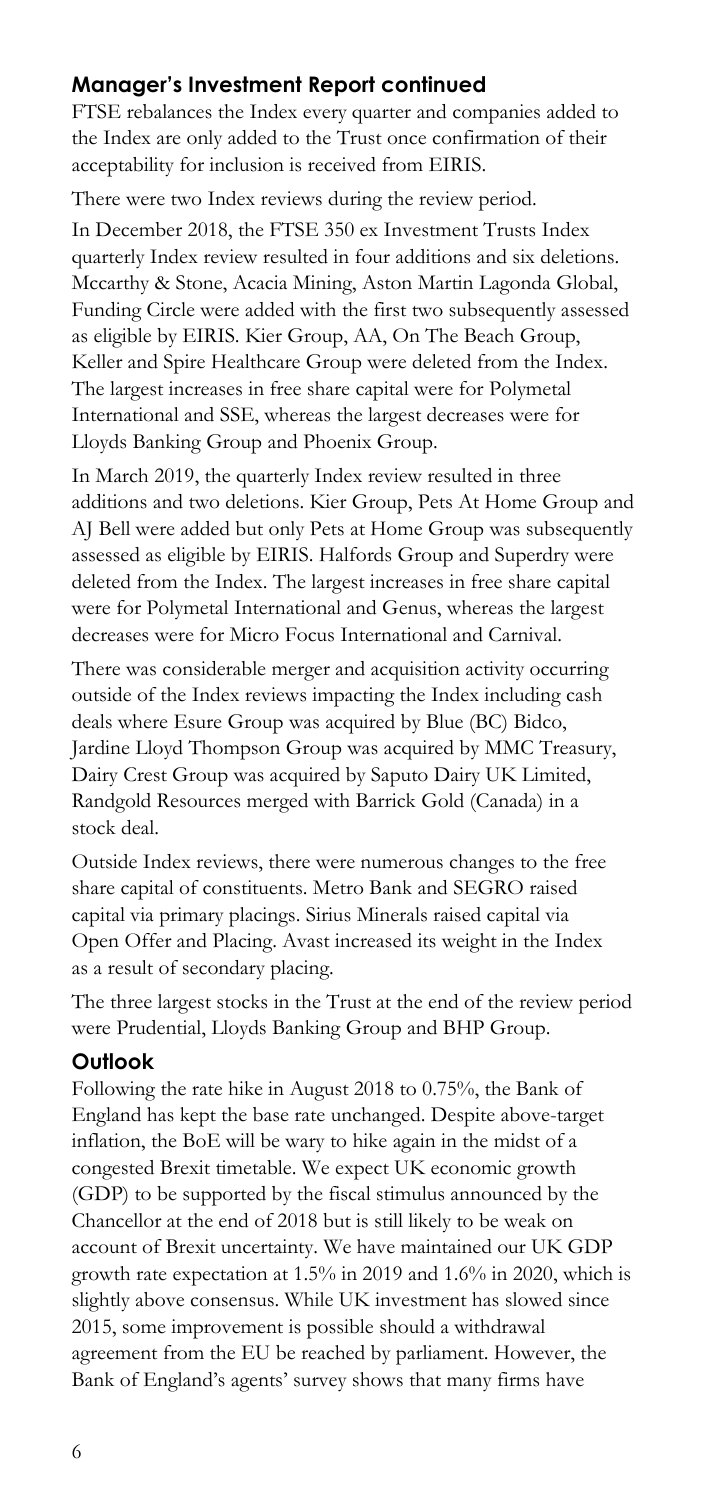## **Manager's Investment Report continued**

prepared themselves for a 'no deal' Brexit and some have also already implemented those plans.

The Trust remains well positioned to capture the performance of the Index.

Legal & General Investment Management Limited (Investment Adviser) 5 July 2019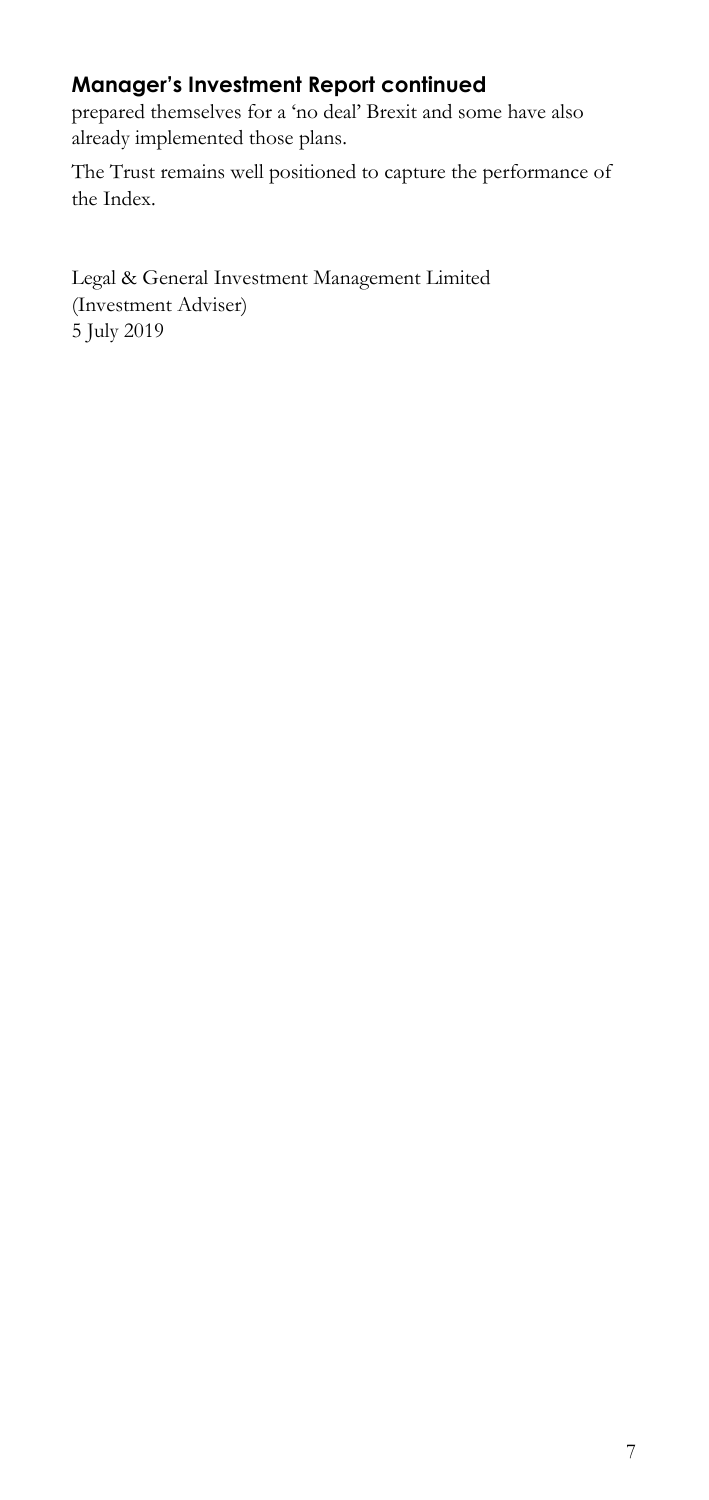### **Manager's Report and Accounts**

Copies of the most recent Interim and Annual Long Form Manager's Reports are available free of charge by telephoning 0370 050 0955, by writing to the Manager or are available on the internet at www.legalandgeneral.com/investments/fundinformation/managers-reports.

Call charges will vary. We may record and monitor calls.

### **Dual Pricing Arrangement**

The Manager's fixed dual pricing arrangement has a set spread to account for the costs of transacting in a particular Trust. Where the Manager operates a box through which unit subscriptions and unit redemptions are netted into a single trade instruction to the Trustee, the netting reduces the actual transaction costs and this generates a revenue to the Manager. The revenue generated from this activity is calculated on a monthly basis and returned to the Trust in the form of a payment from the Manager. This provides an enhanced return to the Trust, though the size of any return will be dependent on the size of subscriptions and redemptions.

#### **Minimum Investment Amounts**

The minimum initial lump sum investment amounts for each class are as follows:

| R-Class | $\angle 100$     |
|---------|------------------|
| F-Class | <b>£500</b>      |
| I-Class | f1,000,000       |
| L-Class | $\angle 100,000$ |

In addition, monthly contributions can be made into the R-Class with a minimum amount of  $f(20)$  per month, and F-Class, with a minimum amount of  $\zeta$ 50 per month.

Class F units are available to:

- i) investors who have received advice from authorised intermediaries, platforms or other distributors in relation to their investment in units in the Trust; and
- ii) distributors who the Manager reasonably considers will adequately bear the costs of marketing to and acquiring investors at no or limited cost to the Manager, and to whom the Manager has confirmed that such distributor or investor meets the criteria for investment in such units.

Class L units are only available to other Legal & General funds and/or companies which have entered into agreement with the Manager or an affiliate of the Manager.

Ļ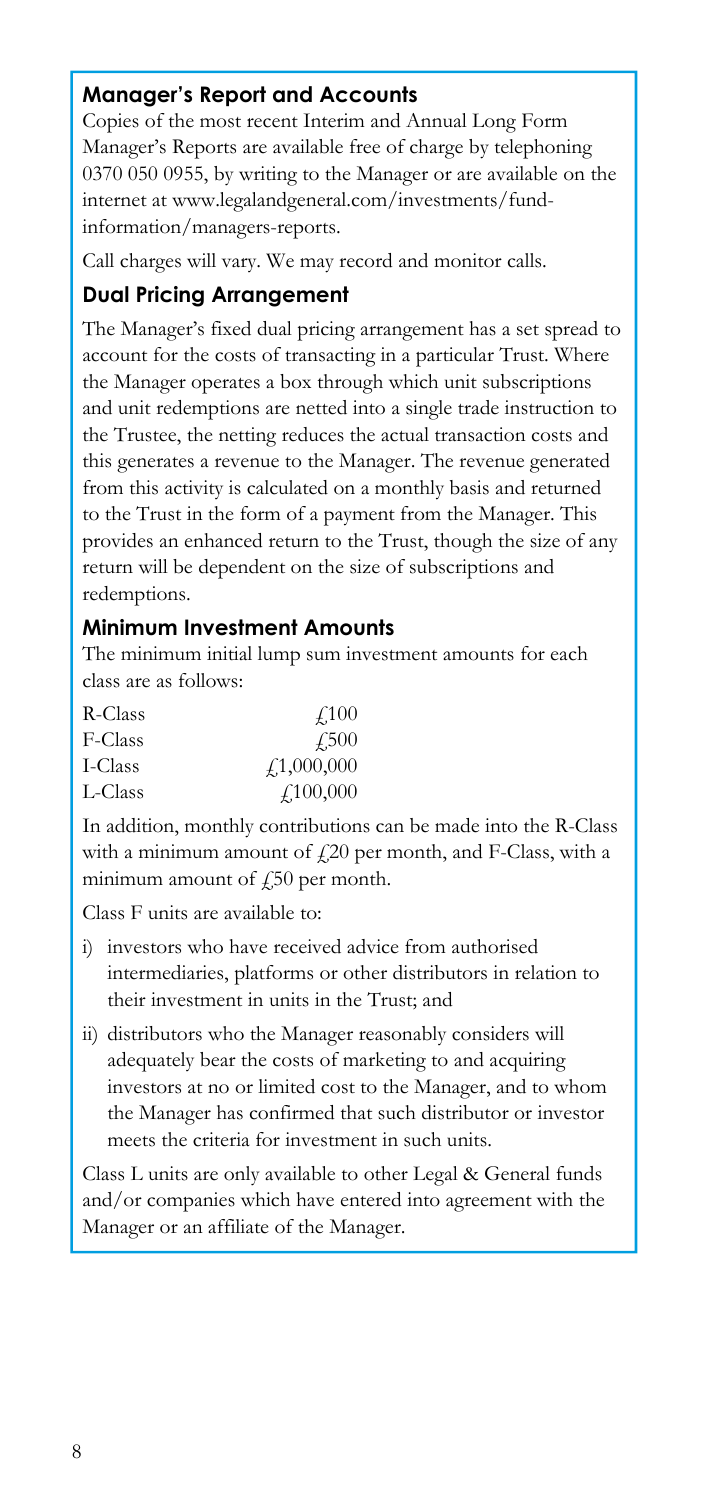## **Other Information**

The information in this report is designed to enable unitholders to understand how the Trust has performed during the period under review and how it is invested at the period end. Further information on the activities and performance of the Trust can be obtained by telephoning 0370 050 0955 or by writing to the Manager.

### **Significant Change**

### **New Unit Class: L-Class**

L-Class accumulation units were launched on 25 April 2019.

### **Authorised Fund Manager**

Legal & General (Unit Trust Managers) Limited Registered in England and Wales No. 01009418 Registered office: One Coleman Street, London EC2R 5AA Telephone: 0370 050 3350 Authorised and regulated by the Financial Conduct Authority

Call charges will vary. We may record and monitor calls.

## **Trustee**

Northern Trust Global Services SE UK Branch Trustee and Depositary Services 50 Bank Street, Canary Wharf, London E14 5NT Authorised by the Prudential Regulation Authority and regulated by the Financial Conduct Authority and the Prudential Regulation Authority

## **Independent Auditors**

KPMG LLP 15 Canada Square, London E14 5GL